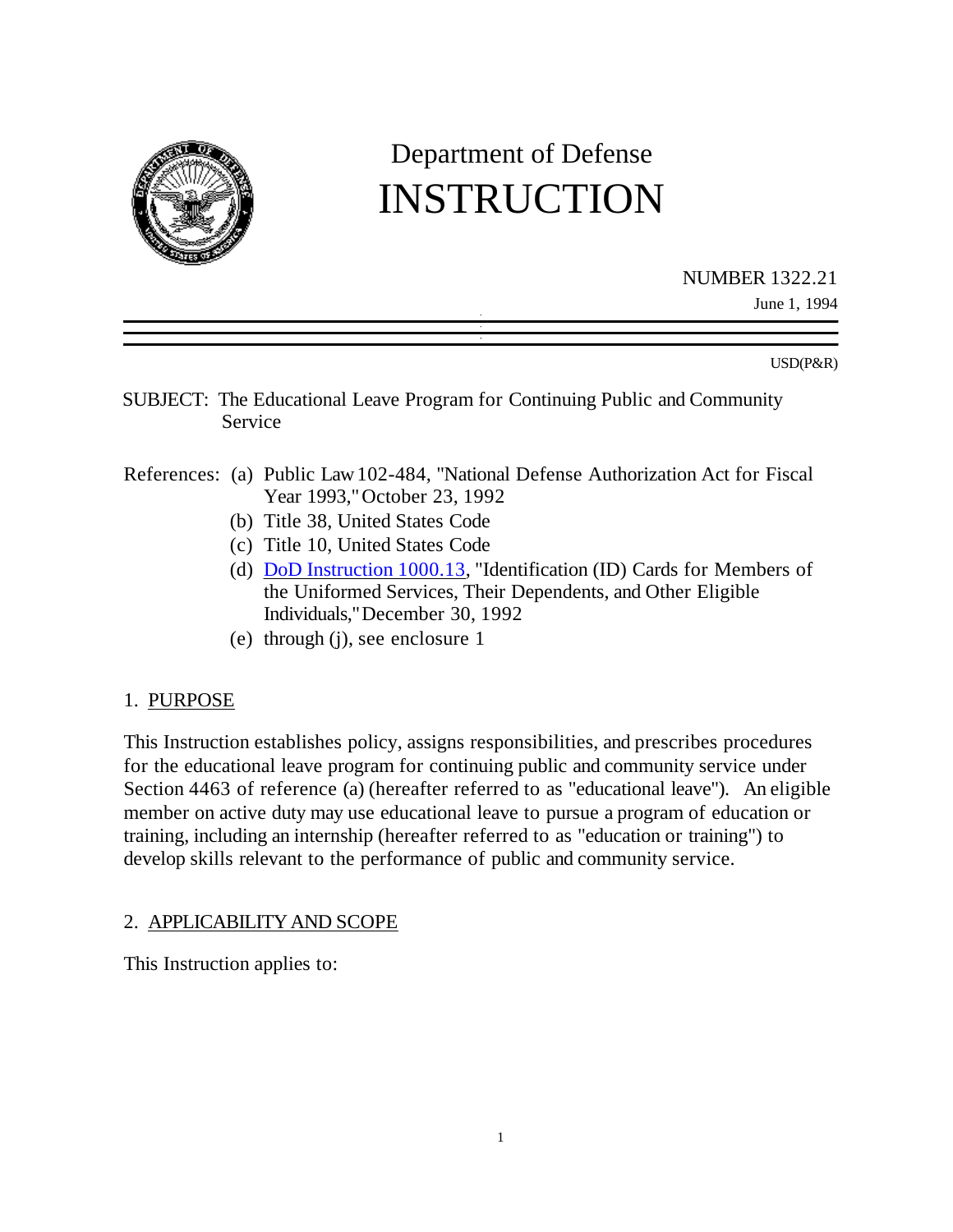2.1. The Office of the Secretary of Defense and the Military Departments including the Coast Guard, under agreement with the Department of Transportation when it is not operating as a Military Service in the Navy. The term "Military Services," as used herein, refers to the Army, the Navy, the Air Force, the Marine Corps, and the Coast Guard.

2.2. Any member of the Military Services who:

2.2.1. Is on active duty and is eligible for basic educational assistance under Chapter 30 of 38 U.S.C. (reference (b)) and who meets the following requirements:

2.2.1.1. In the case of an enlisted member, the completion of at least one term of enlistment and subsequent reenlistment.

2.2.1.2. In the case of an officer, the completion of the initial period of obligated service on active duty.

2.2.2. Meets criteria under Section 708 of 10 U.S.C. (reference (c)) that require the completion of any incurred period of extension of enlistment or reenlistment, or any incurred period of obligated service. The Military Service concerned may waive this limitation for a member who enters into an agreement to serve in the Ready Reserve of a Reserve component for a period equal to the uncompleted portion of a member's period of service. The period in any such agreement shall be in addition to any other period that a member is obligated to serve in a Reserve component.

2.3. Has a military occupational specialty or rating that is not readily transferable to the civilian sector.

2.4. Is not being separated under a program in which the member is eligible and approved for voluntary separation incentive (VSI) or special separation benefit (SSB) pay. A member previously approved for VSI or SSB, but not yet separated, may not withdraw the VSI or SSB application for the purpose of applying for educational leave.

2.5. Is not eligible for retired pay, including eligibility under the temporary early retirement authority, established by Pub. L. No. 102-484, Section 4403 (reference (a)); would not become eligible for retired pay within 1 year of applying for educational leave; or is not already approved for retired pay. A member previously approved for retirement, but not yet retired, may not withdraw the retirement application for the purpose of applying for educational leave.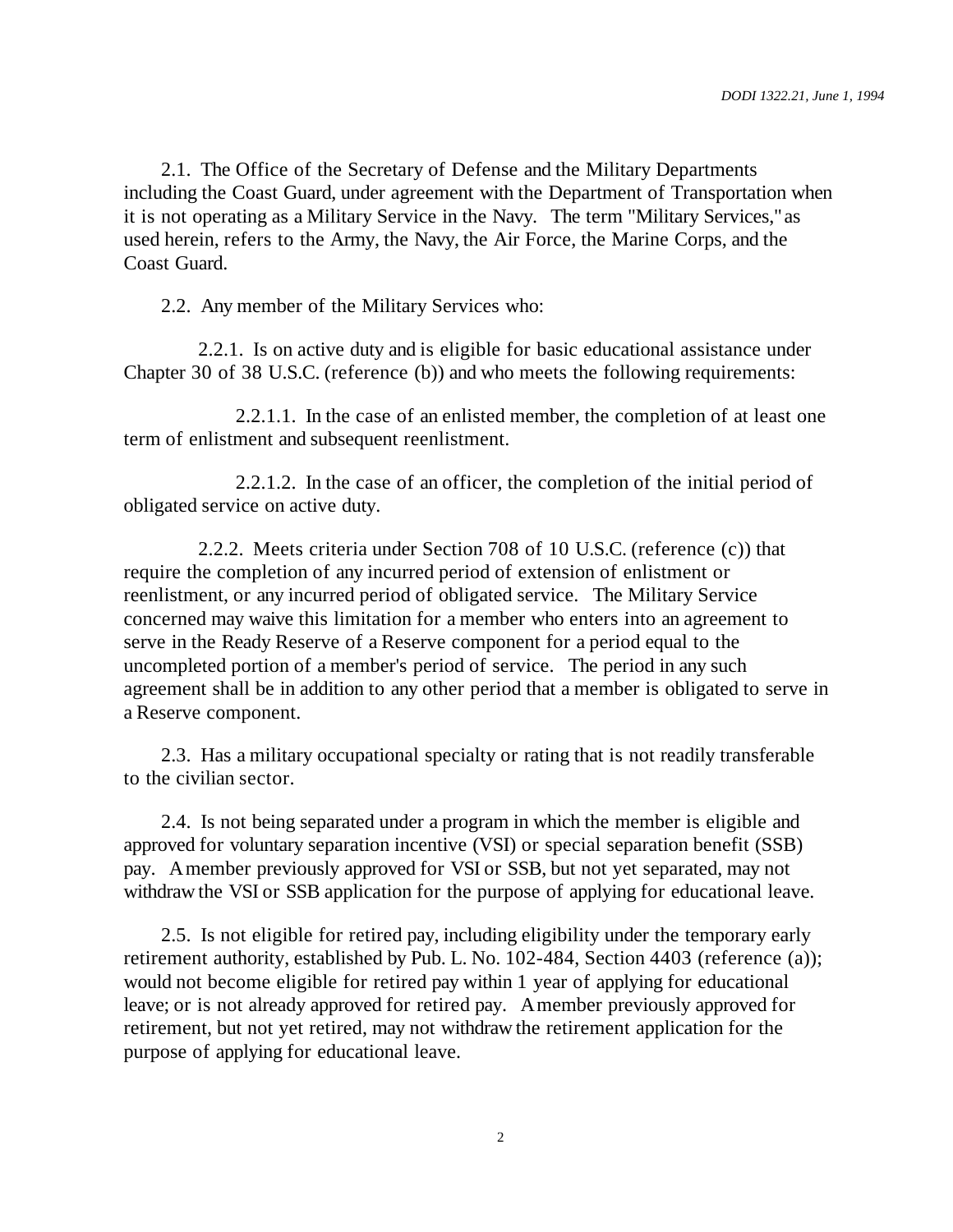2.6. Is not in an administrative category, or pending an administrative action, that would result in less than an honorable discharge.

2.7. Meets additional eligibility criteria established by the Secretary of the Military Department concerned.

### 3. POLICY

It is DoD policy that:

3.1. Educational leave rounds out the package of transition benefits for active duty personnel in addition to other transition programs.

3.2. Education or training includes DoD programs or civilian programs approved for Department of Veterans Affairs benefits that lead to degree completion or certification. Education or training develops skills that are relevant to performance in the following public and community service areas:

3.2.1. Elementary, secondary, or post-secondary school teaching or school administration.

3.2.2. Support of elementary, secondary, post-secondary school teaching or school administration.

3.2.3. Law enforcement.

3.2.4. Public healthcare.

3.2.5. Social services.

3.2.6. Public safety.

3.2.7. Emergency management.

3.2.8. Public housing.

3.2.9. Conservation.

3.2.10. Environment.

3.2.11. Job training.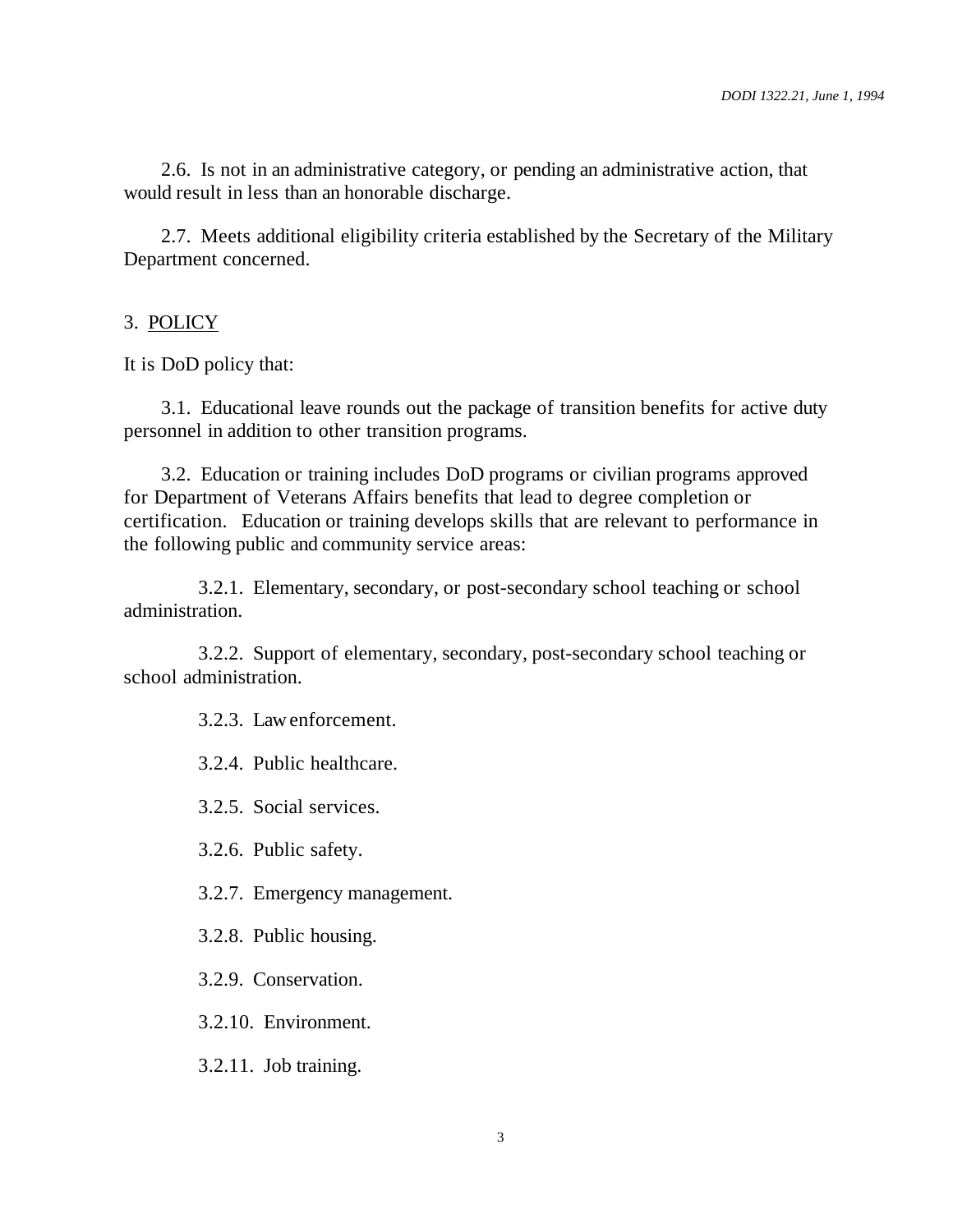3.3. The Military Service concerned may establish an educational leave of absence program as provided by Pub. L. No. 102-484 (1992) (reference (a)). The authority to grant a leave of absence under this program shall expire on September 30, 1999, and applications must be approved by this date.

### 4. RESPONSIBILITIES

#### 4.1. The Under Secretary of Defense for Personnel and Readiness shall:

4.1.1. Establish policy and provide guidance for educational leave.

4.1.2. Provide annually to the Military Services the "Enlisted Military Occupational Codes Without Equivalent DoT (Dictionary of Occupational Titles) Codes and those with DoD Unique DoT Codes" (hereafter referred to as "the occupational skills list"). The occupational skills list is a data base that links military occupational specialty codes to U.S. Department of Labor's DoT codes, and standard occupational codes.

4.1.3. Ensure that the Director, Defense Manpower Data Center, annually provides the occupational skills list to the Under Secretary of Defense for Personnel and Readiness (USD(P&R)).

4.1.4. Ensure that procedures are developed as required in accordance with policy prescribed in DoD Instruction 1000.13 (reference (d)).

4.2. The Comptroller of the Department of Defense shall ensure that the Director, Defense Finance and Accounting Service, allows the Military Services, through established reporting procedures, to identify periods of education or training, periods of duty, and periods of normal leave for the recomputation of pay, leave, and allowances for a member during the period of educational leave.

4.3. The Secretaries of the Military Departments may establish educational leave consistent with this guidance, shall coordinate their programs with the USD(P&R) before implementation and shall ensure the Direct Deposit System is used by program participants.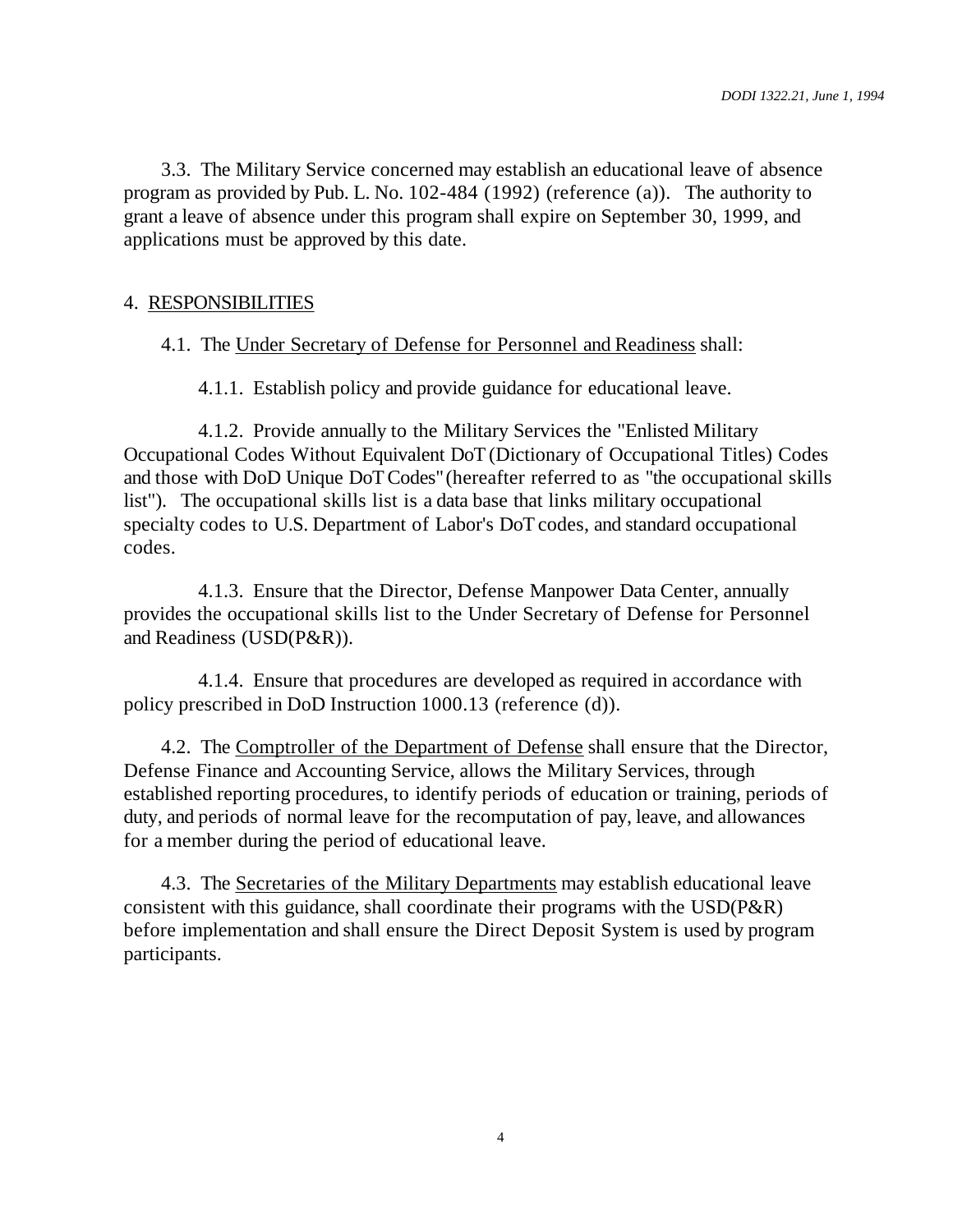## 5. PROCEDURES

5.1. The Military Services shall use the occupational skills list to identify skills that are not readily transferable to civilian occupations, and may modify the list to define additional skills. Since the list identifies enlisted skills only, the Military Services may develop a list of eligible officer communities, specialties, or categories. The Military Services shall coordinate their enlisted and officer (if applicable) listings with the USD(P&R) before implementation. If a Military Service does not establish educational leave, that Service's listings shall not be promulgated.

## 5.2. Application and Approval

5.2.1. A member applying for educational leave shall receive assistance from personnel and educational officers, as determined by the Military Service concerned, including ensuring a member's eligibility under 38 U.S.C. (reference (b)) and providing application processing.

5.2.2. Eligibility under reference (b) provides a member with the opportunity to use the Montgomery GI Bill in accordance with DoD Directive 1322.16 (reference (e)) for educational leave if previously enrolled. A member shall not be permitted to use tuition assistance in accordance with policy prescribed in DoD Directive 1322.8 (reference (f)) to pay for any program of educational leave. This shall not prevent a member from applying for financial aid through the institution concerned.

5.2.3. An eligible member is not entitled to educational leave based solely on a request. Educational leave must be approved by the Military Department concerned. The order separating the member from active duty shall not be issued to a member until completion of the member's educational leave.

5.2.4. If approved for educational leave, a member shall enter into a written agreement that establishes a date of separation from active duty not to exceed 1 year from date of approval and that obligates the member to:

5.2.4.1. Pursue diligently employment in public service and community service organizations, as defined by Section 1143a of 10 U.S.C. (reference (c)), upon separation from active duty.

5.2.4.2. Serve in the Ready Reserve of an Armed Force upon separation for a period of 4 months for each month of the period of educational leave.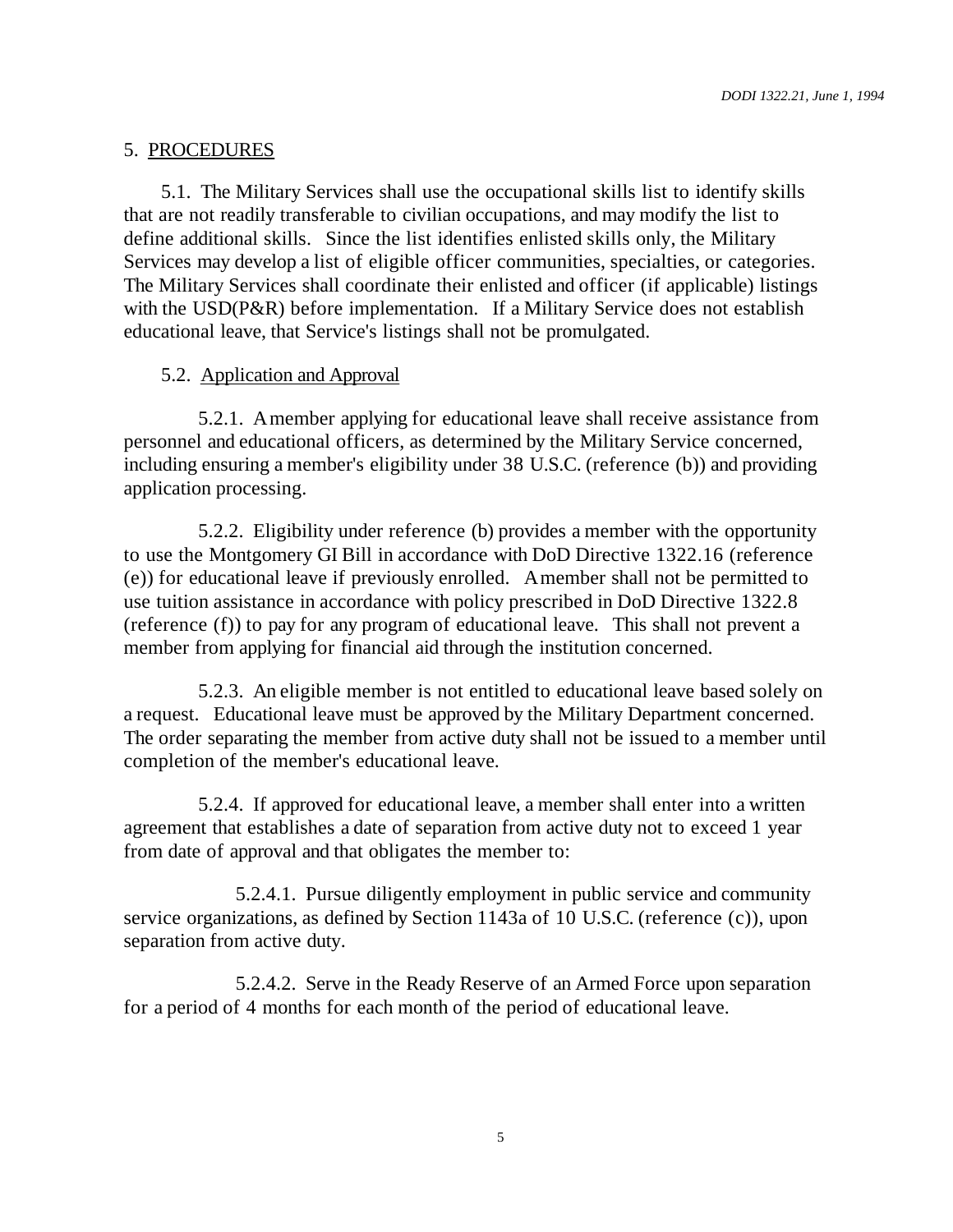5.2.4.3. Register with the public and community service personnel registry after completion of the educational leave. A copy of the registry confirmation form shall be filed in a member's personnel records.

5.2.5. Preseparation counseling shall be made available, at least 90 days before separation, to a member being discharged from active duty, upon completion of educational leave, under procedures prescribed in DoD Instruction 1332.36 (reference (g)). The Military Department concerned may establish a counseling location best facilitating this process for a member and counselor.

5.3. A member approved for educational leave shall be subject to DoD Directive 1327.5 (reference (h)) and the policy in this Instruction. Educational leave shall not exceed 1 year from date of approval, and this time shall not be extended for a member, including for the purpose of completing a degree or obtaining certification.

5.4. A member on educational leave shall for administrative and accountability purposes be assigned in accordance with the procedures of the Military Service concerned. A member may, at the discretion of the Military Service concerned, remain under the administrative control of the current unit of assignment or be administratively controlled by another designated unit or designated training agency. The procedures for the administrative control of a military member whose spouse is on educational leave may be determined by the Military Service concerned. Permanent change of station moves and associated entitlements shall not be permitted for a member assigned in the United States for the purpose of participating in educational leave.

5.5. While on educational leave, a member shall be paid basic pay, but may not receive basic allowance for quarters (BAQ), basic allowance for subsistence (BAS), variable housing allowance (VHA), or any other pay and allowances to which a member would otherwise be entitled for such period. A member participates in an active duty status and retains entitlement to, along with the dependent(s), active duty benefits (e.g., Government life insurance, healthcare, and commissary and exchange privileges).

5.6. Tracking and Verifying Educational Leave Progress, Periods of Leave, and Duty Status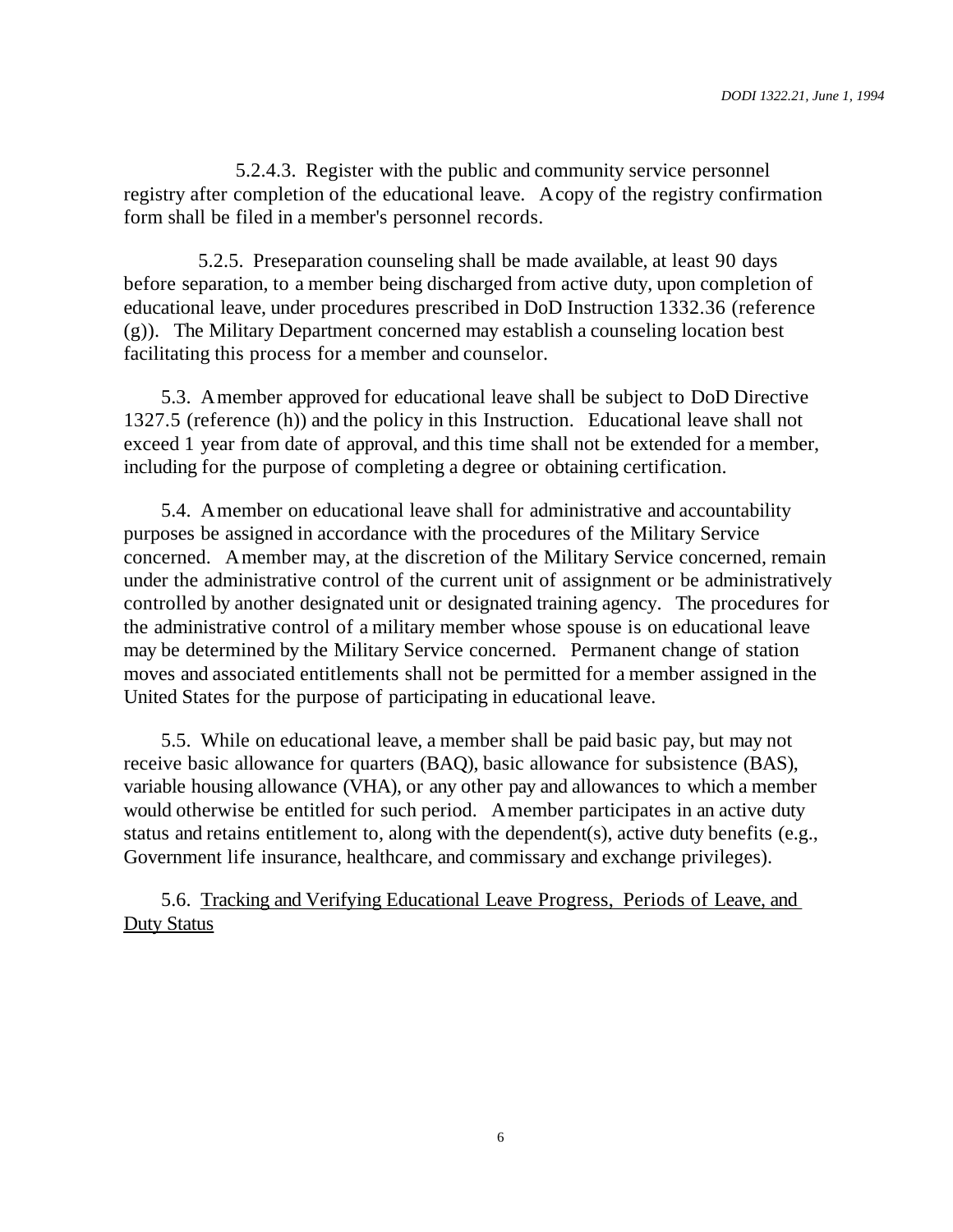5.6.1. A member shall provide, before program commencement, a comprehensive course or training schedule covering the entire duration of the program. This includes scheduled school breaks, projected normal leave, and projected times a member plans to return to the unit of assignment for duty, and shall be verified in writing by an appropriate official (e.g., registrar, student advisor, training superintendent) at the educational or training institution.

5.6.2. The Military Departments shall develop procedures to ensure that members are provided the opportunity to update verified schedules and leave and duty projections with the designated units of assignment, as required. A member shall provide certification of satisfactory program progress every quarter through grade cards, training reports, or written notification from an appropriate official at the school or training agency that certifies such member's satisfactory performance in the program.

5.6.3. A member continues to accrue leave, even though educational leave is considered to be non-chargeable leave. Leave shall be charged during all scheduled school breaks, regardless of length, except when a member returns to duty with either the designated unit of assignment or with an approved unit in the local area of the member's educational leave site.

5.6.4. A member who reports to the unit of assignment during scheduled school breaks, or takes leave, shall receive active duty administrative support and benefits, including BAQ, BAS, VHA, and any other pay and allowances to which otherwise entitled for that period. The carry-over of leave that exceeds 60 days at the end of the fiscal year shall not be authorized. The designated unit of assignment shall be responsible to maintain leave and duty information, provide this information as required to the Defense Finance and Accounting Service, and ensure personnel and finance records are updated according to Service procedures.

5.7. The period during which a member is on educational leave shall be counted for computing basic pay and determining time in grade for promotion purposes, but may not be counted for completion of the term of enlistment, or for purposes of Section 1421 of 38 U.S.C. (reference (b)), relating to supplemental educational assistance. A member shall not be permitted to begin educational leave before agreeing, in writing, to complete the established enlistment period. However, when required, a member's enlistment may be extended under procedures established by the Military Department concerned (i.e., completion of oath of enlistment and appropriate extension documents) up to the date of commencement of educational leave and before the member begins educational leave.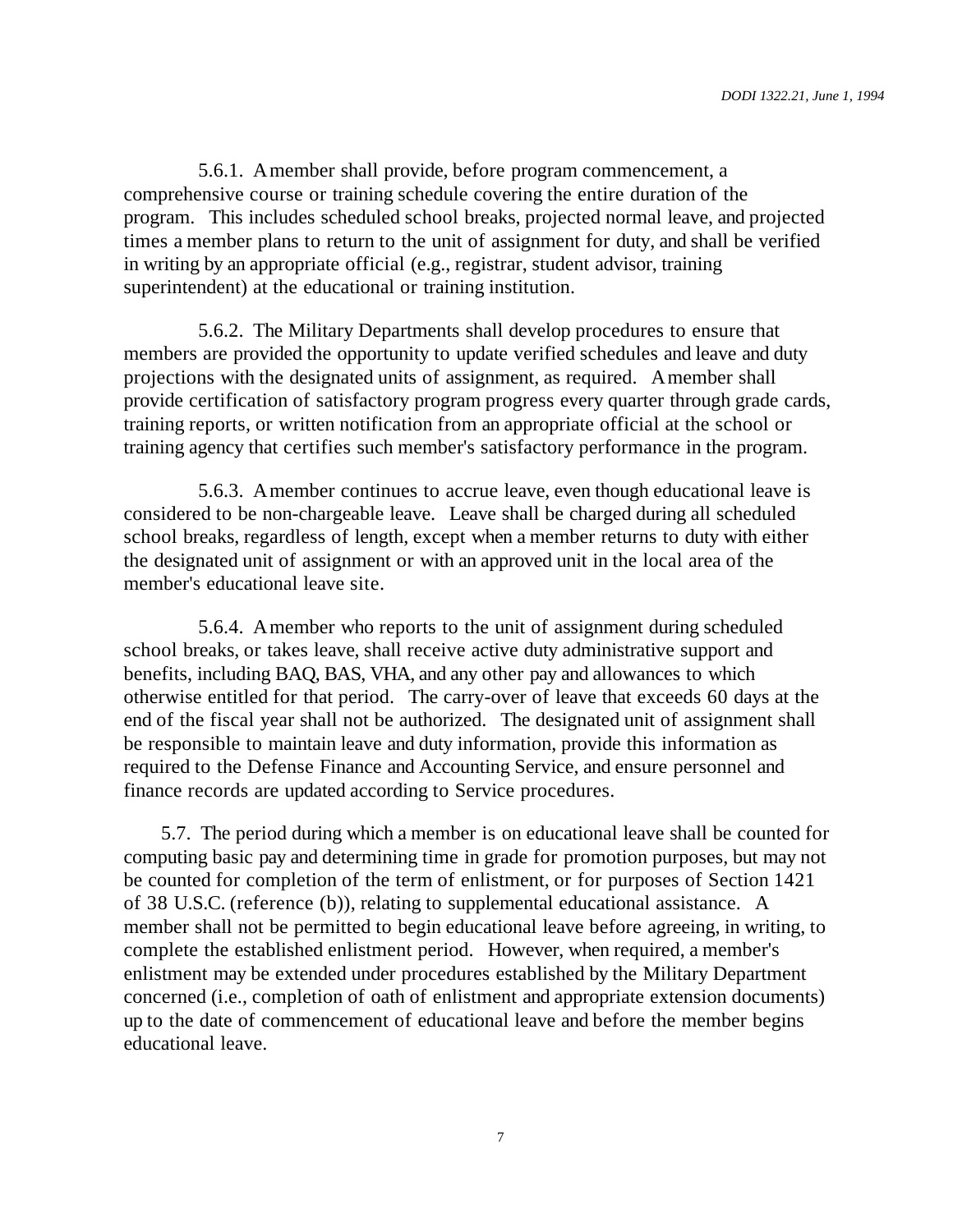5.8. Promotion consideration procedures for a member approved for educational leave shall be consistent with procedures prescribed by the Military Department concerned for a member being considered for promotion with an established date of separation. A promotion occurring after the application is approved, but before commencement of educational leave remains valid, and a member shall be permitted to decline educational leave for the purpose of accepting promotion. A promotion occurring after the application is approved, after the date of separation is established, and after commencement of educational leave remains valid only if a member will meet promotion requirements before the established date of separation as determined by the Military Department concerned. Hardship and humanitarian discharges for a member on educational leave shall be processed on an individual basis as deemed appropriate by existing active duty procedures as defined by the Military Department concerned. The Ready Reserve commitment remains valid upon separation for each month of the period of educational leave completed.

5.9. Overseas education and training programs may have limitations in meeting degree-granting or certification requirements; therefore, educational leave shall not be performed overseas. To provide the opportunity for an overseas member to participate in education or training offered in the United States, a member, if approved for the program, shall return to the United States on permanent change of station orders after completing the current overseas tour as required, and must be eligible for subsequent assignment in accordance with DoD Directive 1315.7 (reference (i)). The Military Department concerned shall determine the location to which a member is assigned at the beginning of educational leave.

5.10. A member on educational leave residing in military family housing may be permitted to remain in that housing on a rental basis if the installation commander or housing authority determines that space permits it. A member shall request to remain in military family housing at least 30 days prior to commencement of educational leave. Non-program personnel shall not be displaced or otherwise negatively affected. The rental basis shall be equivalent to BAQ for an active duty member of the same grade as the member on educational leave. A member shall comply with all regulations governing housing occupancy during the period of occupancy. The Military Department concerned may establish payment schedules and may waive a portion or all of the rent when deemed appropriate due to hardship or substandard quality of quarters.

5.11. A member on educational leave residing in military barracks may be permitted to remain in that barracks on a rental basis if the commuting distance from installation to place of education or training is not greater than 100 miles (one way), and the installation commander or housing authority determines that space permits it. A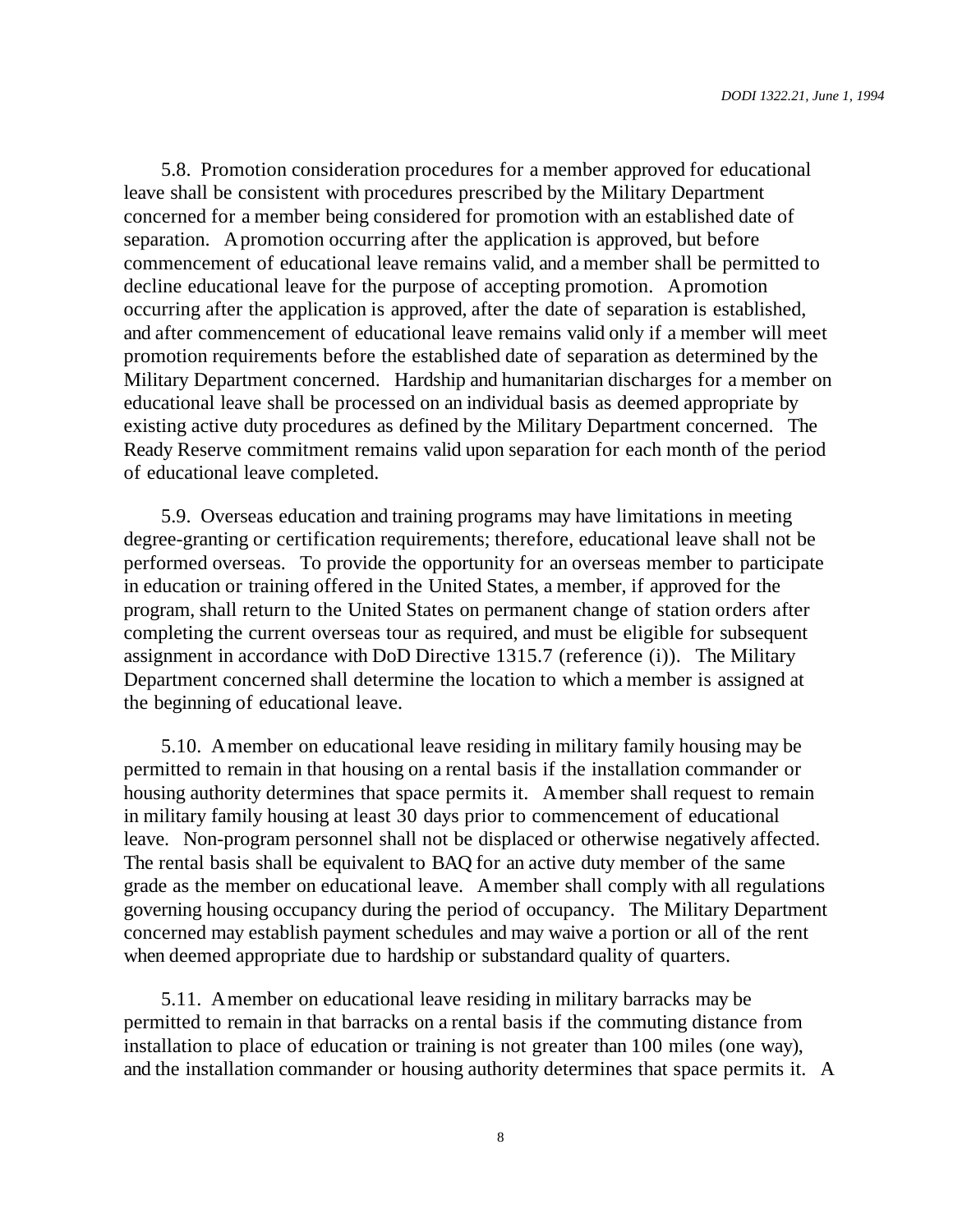member shall request to remain in military barracks at least 30 days prior to commencement of educational leave. The Military Department concerned may establish the rental basis, payment schedules and procedures to maintain room standards, accomplish room inspections as required, and accommodate the storage of personal possessions in Government supply rooms. The military dining hall privilege shall continue for an otherwise eligible member at the Government-approved rate.

5.12. A member on educational leave shall not be counted for purposes of any provision of law that limits the active duty strength of the member's Armed Force. The Military Department concerned shall develop procedures to ensure that a member remains accounted for in an active duty status while not being counted against end strength. The maintenance of unit strength and accountability files for a member on educational leave may be developed as required and determined by the Military Department concerned.

5.13. The Military Department concerned may cancel educational leave for a member if it is determined that such member is not satisfactorily pursuing the program of education or training for which educational leave was granted, or for disciplinary or adverse administrative reasons. A member remains vulnerable to all administrative requirements and screening (e.g., drug testing, weight standards, and fitness qualification), as defined or required by the Military Department concerned. If educational leave is canceled because of unsatisfactory performance or adverse administrative reasons, a member may be directed to report to duty at the designated unit of assignment, and the separation date for the member may be accelerated from the date originally established at the discretion of the Military Department concerned.

5.14. In time of war or of national emergency declared by the President or the Congress, the Military Department concerned may cancel educational leave. Consideration may be given by the Military Department concerned, on a case-by-case basis, to allow a member who, after review, is near degree completion or certification, to complete educational leave.

5.15. A member shall be administratively separated on completion of educational leave by regulations prescribed by the Military Department concerned regarding the honorable separation of active duty members.

5.16. Entitlement to transportation of personal property and travel to home of record, place from which called (or ordered) to active duty, or to home of selection, as applicable, is prescribed in the Joint Federal Travel Regulations, Volume I (reference (j)). Procedures for providing such transportation to a member upon separation from the Service are found in regulations of the Military Department concerned.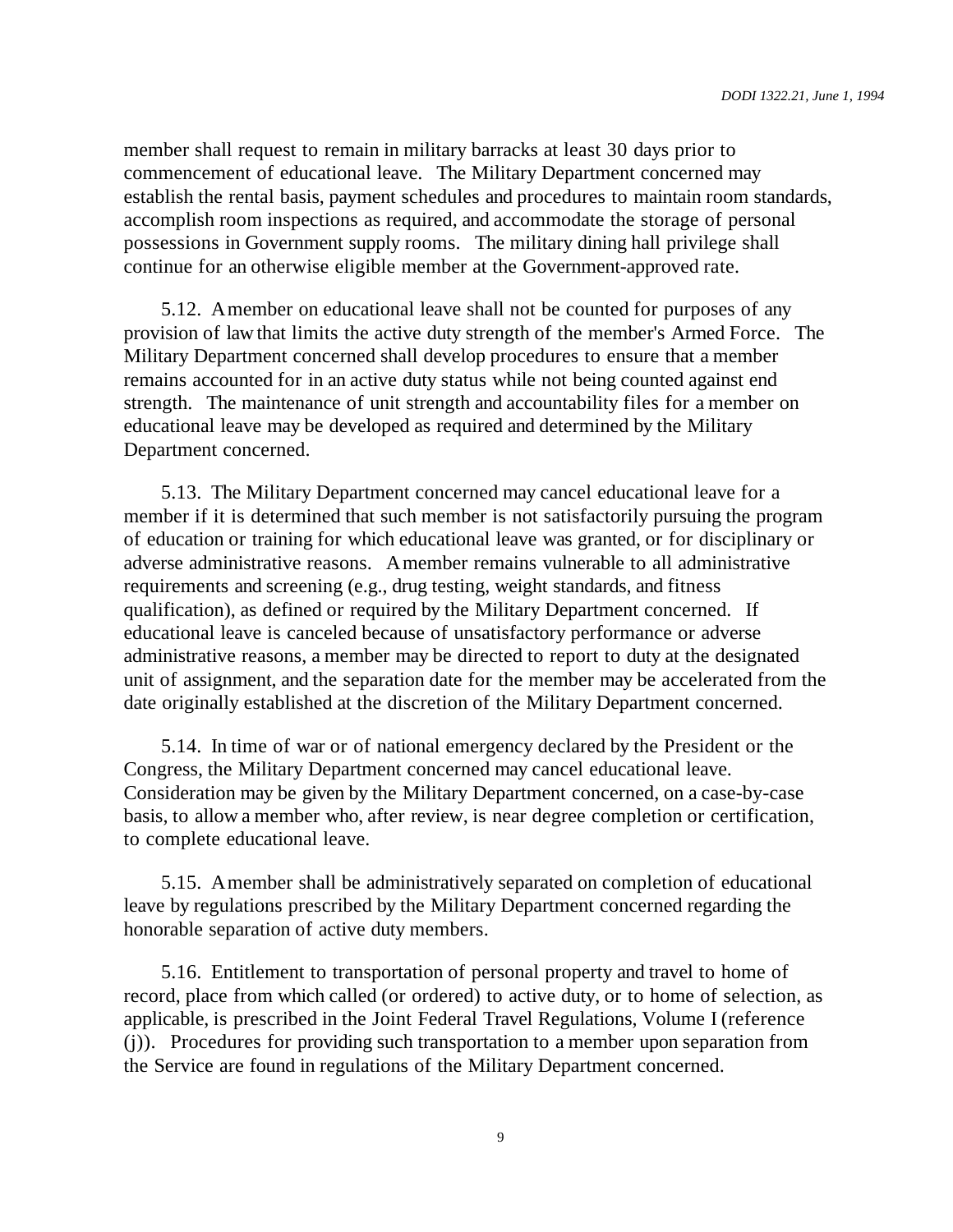# 6. EFFECTIVE DATE AND IMPLEMENTATION

This Instruction is effective immediately. The Military Departments shall forward two copies of implementing documents to the Under Secretary of Defense for Personnel and Readiness within 120 days.

 $\sim$ 

Edwin Dorn Under Secretary of Defense for Personnel and Readiness

Enclosures - 1 E1. References, continued